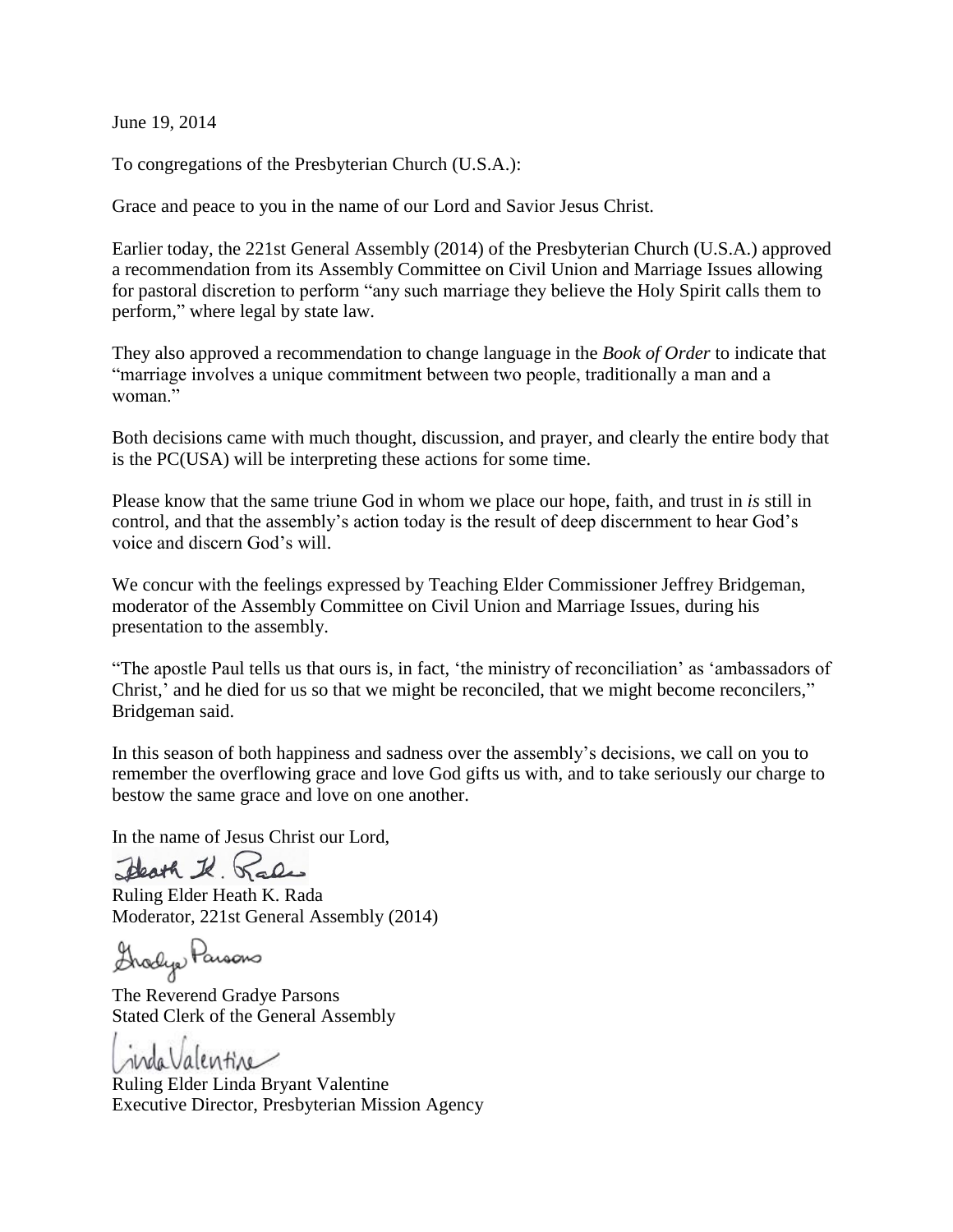## FAQs – Same-Gender Marriage

(Detroit—June 19, 2014)—The 221st General Assembly (2014) of the Presbyterian Church (U.S.A.) today approved a measure giving pastors the discretion to perform same-gender marriages in states where it is legal. It offers the same discretion for churches with regard to the use of church property. The measure takes effect upon the conclusion of the General Assembly on Saturday, June 21, 2014. A proposed amendment to change the Constitution to include same-gender marriages in the church's Constitution passed the General Assembly but must be ratified by a majority of the church's 172 regional presbyteries. Presbyteries have one year to vote on the proposed amendment. If a majority ratifies the amendment, it would take effect June 21, 2015.

1. Are congregations and/or pastors required to participate in/host such weddings?

"In no case shall any teaching elder's conscience be bound to conduct any marriage service for any couple except by his or her understanding of the Word and the leading of the Holy Spirit." No pastor is compelled to perform a service of marriage nor a session compelled to use church property for a service of marriage.

2. Can a pastor in a state where it is not permitted perform a wedding in a state where it is?

The teaching elder has freedom of conscience. Beyond that, it would depend on whether the teaching elder is authorized under civil law to perform a wedding in the state where the wedding is to take place

3. Will sessions have the authority to permit (or not) same-gender marriage services in the church?

Yes. Nothing has changed about the authority of sessions in the way church property is used.

4. If a pastor is willing to preside at the marriage of a same-gender couple, can the session prohibit the pastor from doing so?

No. The session cannot compel the pastor nor can the pastor compel the session.

The pastor has the freedom of his or her own conscience and the session has the responsibility for providing for worship and making decisions about the use of church property.

5. Can the session make a categorical prohibition of same-gender weddings in its building?

Yes. Nothing has changed about the authority of the session with regard to the use of the church building.

6. What process did the General Assembly use to make this happen?

The General Assembly made an authoritative interpretation of the Constitution and proposed an amendment to the Constitution.

7. What is an authoritative interpretation (AI)?

An AI is an interpretation of the Constitution by the General Assembly or the General Assembly Permanent Judicial Commission. It is binding on all councils.

8. What is permitted according to the AI at the adjournment of the assembly?

Pastors may conduct a marriage service for same-gender couples and may do so where the community gathers for worship with the permission of the session. "In no case shall any teaching elder's conscience be bound to conduct any marriage service for any couple except by his or her understanding of the Word and the leading of the Holy Spirit."

9. What is an amendment to the Constitution?

An amendment to the Constitution is determined by the General Assembly, but must be confirmed by a majority of the presbyteries. All councils are under the authority of the Constitution.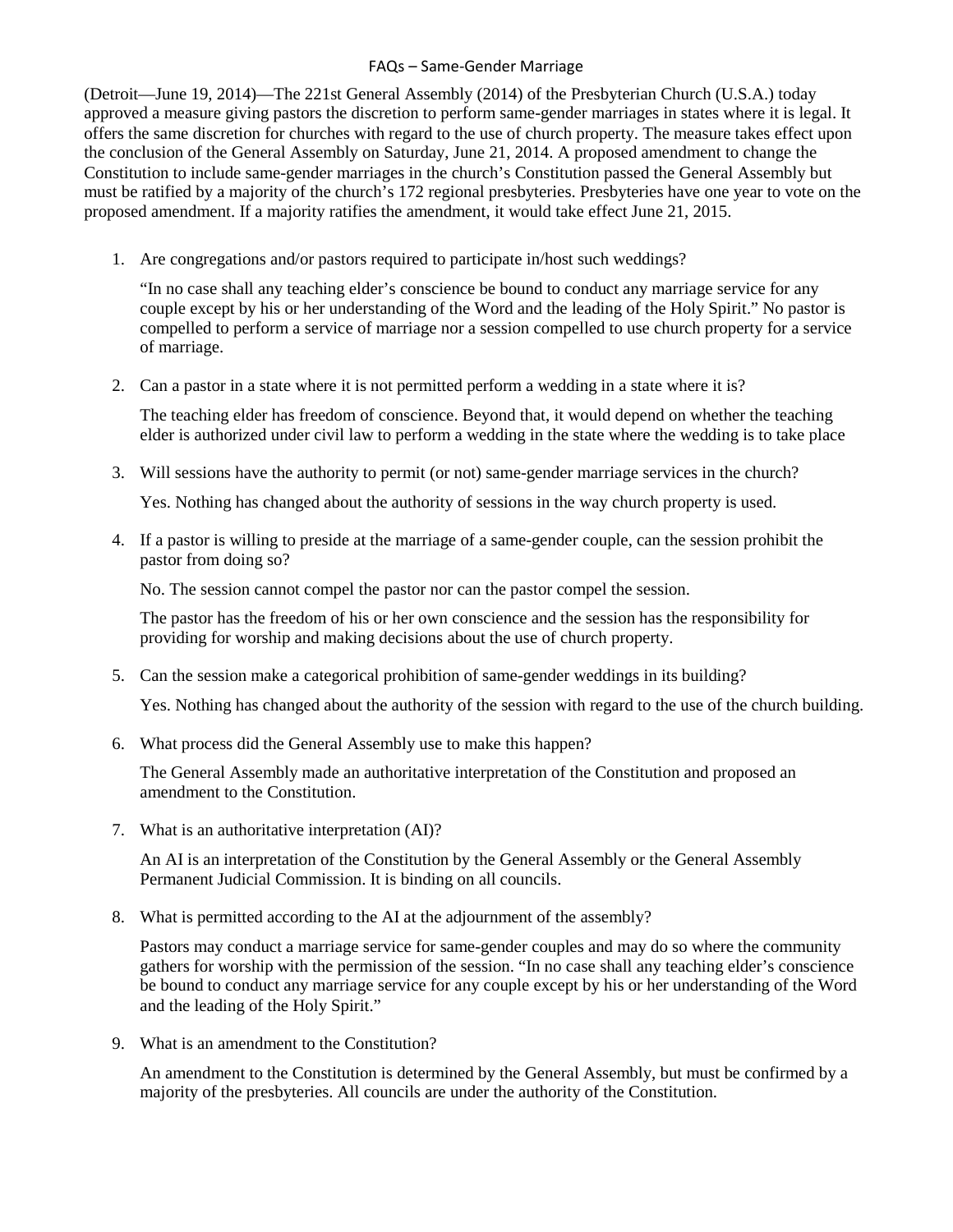10. What if the presbyteries refuse to vote on the amendment?

A majority of the presbyteries must vote for the amendment in order for it to become part of the Constitution. A non-vote has the effect of a "no" vote.

11. If the presbyteries do not approve changes to the Constitution, what is the effect on the authoritative interpretation ("AI")?

The AI remains in place until it is superseded by another.

12. What is the timeline?

The same-gender marriage measure (the AI) takes effect upon the conclusion of the General Assembly on Saturday, June 21, 2014. The proposed amendment must be ratified by a majority of the church's 172 presbyteries, which have one year to vote. If ratified, the amendment would take effect on June 21, 2015.

13. What shall we tell the media?

Please see the official press release, or refer calls to PC(USA) offices.

## **What is the actual language of the authoritative interpretation?**

"Worship is a central element of the pastoral care of the people of God (W-6.3001, W-6.3010) in which a teaching elder's discernment of the leading of the Holy Spirit is indispensable. The necessity of ensuring the exercise of freedom of conscience in the interpretation of Scripture (G-2.0105) in the planning and leadership of worship has deep roots in our Reformed tradition and theology. Because a service of marriage is one form of such worship, when a couple requests the involvement of the church in solemnizing their marriage as permitted by the laws of the civil jurisdiction in which the marriage is to take place, teaching elders\* have the pastoral responsibility to assess the capabilities, intentions, and readiness of the couple to be married (W-4.9002), and the freedom of conscience in the interpretation of Scripture (G-2.0105) to participate in any such marriage they believe the Holy Spirit calls them to perform.

"Exercising such discretion and freedom of conscience under the prayerful guidance of Scripture, teaching elders may conduct a marriage service for any such couple in the place where the community gathers for worship, so long as it is approved by the session; or in such other place as may be suitable for a service of Christian worship. In no case shall any teaching elder's conscience be bound to conduct any marriage service for any couple except by his or her understanding of the Word, and the leading of the Holy Spirit. The authoritative interpretation of this section by the 203rd General Assembly (1991) (*Minutes*, 1991, Part I, p. 395, paragraphs 21.124–.128), and the subsequent authoritative interpretations of the General Assembly Permanent Judicial Commission relying upon it, are withdrawn and replaced with this authoritative interpretation."

\*"As in other places in the Directory for Worship, the use of 'teaching elders' in this paragraph should be understood to include ruling elders commissioned to pastoral service."

## **What is the actual language of the proposed amendment?**

Amend W-4.9000 by striking the current text and replacing it with the following:

"Marriage is a gift God has given to all humankind for the well-being of the entire human family. Marriage involves a unique commitment between two people (traditionally a man and a woman) to love and support each other for the rest of their lives. The sacrificial love that unites the couple sustains them as faithful and responsible members of the church and the wider community.